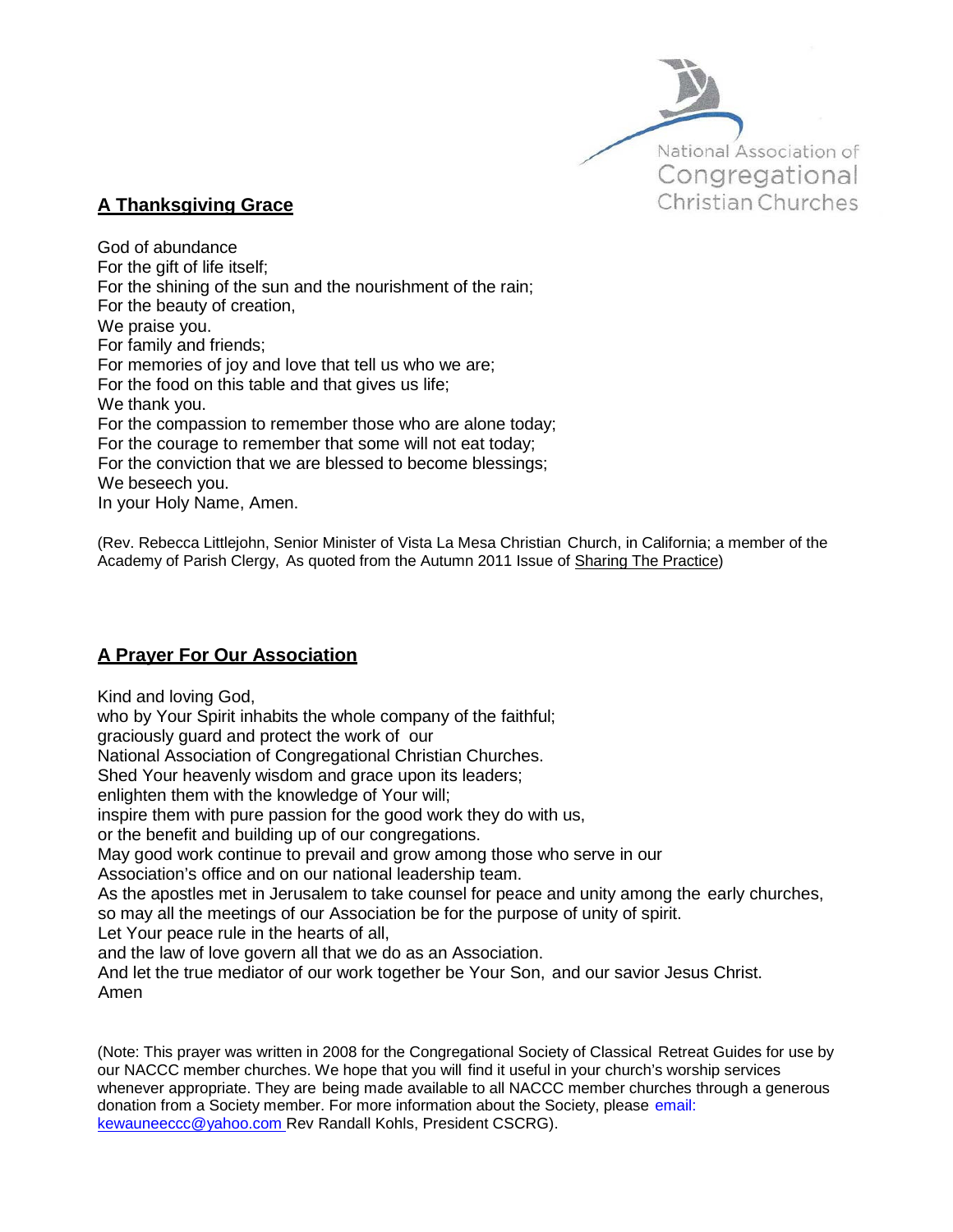## **Suggested Hymn for Heritage Sunday**

(Words by Allen E Cross, 1920. Echoing the 300th anniversary of the Pilgrims' voyage to America in the *Mayflower*, this hymn was first sung at the International Council of Congregational Churches in the Old South Church, Boston, Massachusetts, 1920. The words come from Pastor Robinson's farewell to the Pilgrims:

(Tune: Either Truro or Duke Street)

More light shall break from out Thy Word For pilgrim followers of the gleam, Till, led by Thy free Spirit, Lord, We see and share the pilgrim dream.

What mighty hopes are in our care, What holy dreams of brotherhood; God of our Fathers, help us dare Their passion for the common good.

Wild roars the blast, the storm is high; Above the storm are shining still The lights by which we live and die; Our peace is ever in Thy will.

The ancient stars, the ancient faith, Defend us till our voyage is done; Across the floods of fear and death The Mayflower still is sailing on.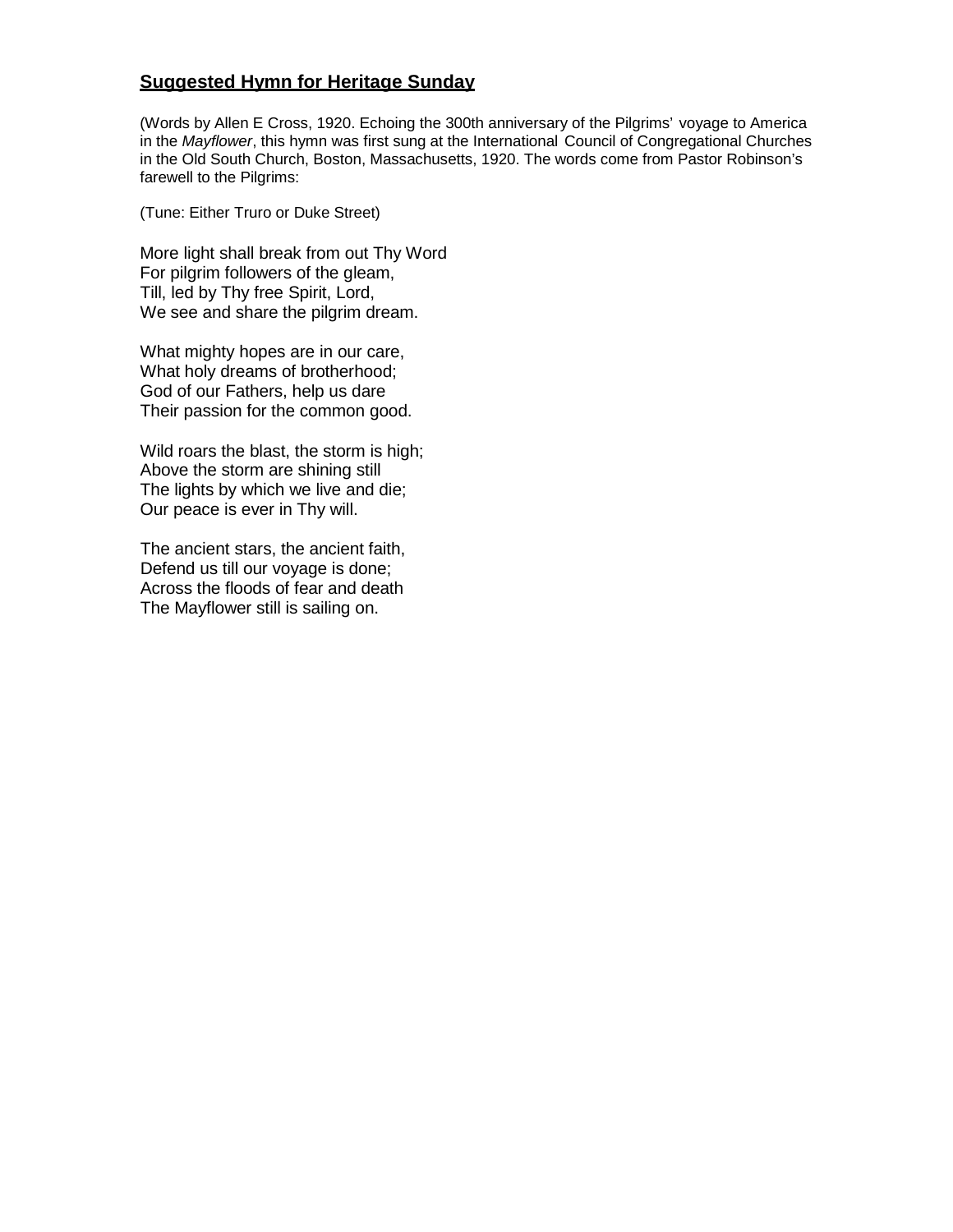# **A Liturgy for Heritage Sunday**

Leader: Let us thank God for those who have shaped and preserved our expression of the Christian life in Congregational Ways.

### **Congregation: We thank you, O God, for the lives of those who exemplified a pilgrim spirit.**

Leader: For Robert Browne, John Robinson, and William Brewster, William Bradford, John Eliot, Henry Ward and Lyman Beecher, Julia Ward Howe, Louise Baker, Alice Freeman Palmer, Mary Lyon, Thomas Gallaudet, Thomas Hooker, John Wise, Antoinette, Brown, Harriett Beecher Stowe, Samuel Morse, Jane Addams, Jonathan Edwards, Thomas Hooker, John Cotton, and hundreds of other theologians, ministers, writers, inventors – who contributed in countless ways to the beginnings of our Way.

## **Congregation: We thank you, O God, for the lives of those who have exemplified a Pilgrim spirit.**

Leader: Henry David Gray, Harry Butman, Vaughan Abercrombie, Arvel M. Steece, Raymond Waser, Carrie Mead, Charlotte Abercrombie, Lydamar Reese, Lois Heilmann and those of more recent times, whose passion and generosity helped define and refine our heritage in new and vibrant ways.

#### **Congregation: We thank you O God that these and others have continued to lift up the best of who we are as Christians in covenant with each other.**

Leader: For Lowell Mason, Leonard Bacon, Washington Gladden, Isaac Watts, Katherine Lee Bates, Allen Eastman Cross, Henry Hallum Tweedy, Jack Brown and other Congregational hymn-writers who continue to inspire our worship.

#### **Congregation: We thank you, O God, for the music which weekly lifts our spirits and binds us together.**

Leader: For Christ, who remains the head of every Congregational Christian Church who is the Gospel upon which we live and in whose Spirit we witness to this world.

#### **Congregation: We thank you O God, for continuing to unite our tradition under Christ.**

Leader: For the vibrancy of our church, the faithful service of our members, and the covenant which binds us together.

#### **Congregation: We thank you, O God, for the freedom of conscience, under the enlightenment of the Holy Spirit.**

Leader: For the strength of our diversity, and from it the unending opportunities to learn from each other and grow in faith to the benefit of the kingdom of God.

#### **Congregation: May we continue to be a Way which finds unity in essentials, charity in nonessentials, and Jesus Christ in all things.**